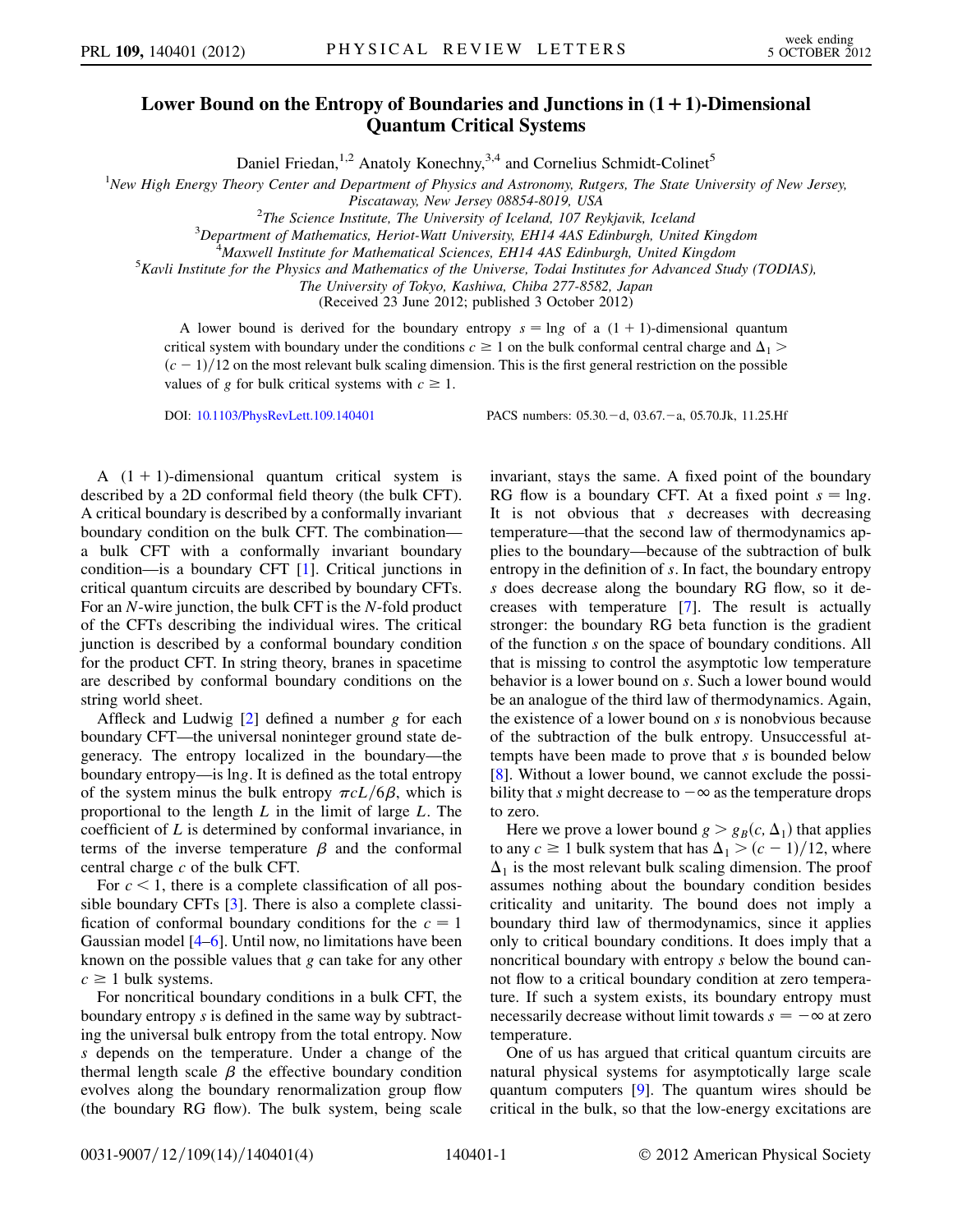protected against microscopic fluctuations by universality (the RG) and travel at uniform speed. The processing elements are to be the circuit junctions. A junction can be considered as a boundary condition on the CFT describing the independent wires entering it. A lower bound on lng leads to an upper bound on the information capacity of the junction, giving a general constraint on the design of critical quantum circuits.

In string theory,  $g$  is the brane tension. The lower bound on the brane tension might be useful once it is extended to superconformal boundary CFTs and if the condition  $\Delta_1 > (c - 1)/12$  can be relaxed.

The modular duality formula for a boundary CFT is [\[10\]](#page-3-8)

$$
\text{tr} \exp(-\beta H_{\text{bdry}}) = \langle B | \exp(-2\pi H_{\text{bulk}}/\beta) | B \rangle.
$$

On the left is the thermodynamic partition function  $Z_L(\beta)$ at inverse temperature  $\beta$  for a finite segment of the system of length  $L = 1$ . The boundary conditions at the two ends of the segment are the same. The Hamiltonian is  $H_{\text{bdry}}$ . The Hilbert space is called the *boundary sector* (in string theory, the open string sector). In the Euclidean spacetime interpretation,  $Z_L(\beta)$  is the partition function of a finite 2D cylinder with length  $L$  and Euclidean time periodic with period  $\beta$ . The right-hand side is obtained by reinterpreting L as Euclidean time and  $\beta$  as the length of a circle or, by scale invariance, Euclidean time  $2\pi L/\beta$  and a spatial circle of length  $2\pi$ . The Hamiltonian for the circle is  $H_{\text{bulk}}$ . The Hilbert space of the bulk system on the circle is called the bulk sector (the closed string sector). The boundary condition on each end of the cylinder is described by a bulk state  $|B\rangle$ . The modular duality formula states that the partition function depends only on the 2D geometry, so the two quantum mechanical interpretations give the same result.

Conformal invariance implies that each side of the duality formula can be expressed as a sum over the characters of the irreducible unitary representations of the Virasoro algebra. For  $c > 1$  (we consider the case  $c = 1$  separately below) the duality formula becomes

$$
\chi_0(i\beta) + \sum_j \chi_{h_j}(i\beta) = g^2 \chi_0(i/\beta) + \sum_k b_k^2 \chi_{\Delta_k/2}(i/\beta),
$$

where the characters  $\chi_h(i\beta)$  are given by

$$
\chi_h(i\beta) = \frac{f_h(\beta)}{\eta(i\beta)}, \qquad f_h(\beta) = \begin{cases} q^{-\gamma}(1-q), & h = 0\\ q^{-\gamma+h}, & h > 0, \end{cases}
$$
  

$$
q = e^{-2\pi\beta}, \quad \eta(i\beta) = q^{1/24} \prod_{n=1}^{\infty} (1-q^n), \quad \gamma = \frac{c-1}{24}.
$$

The character  $\chi_0(i\beta)$  is the contribution to the partition function from the boundary sector representation that contains the ground state, whose energy is  $-2\pi c/24$ . The characters  $\chi_{h_j}(i\beta)$  are the contributions from the representations with lowest energies  $2\pi(h_j - c/24)$ . Unitarity and uniqueness of the ground state imply all  $h_i > 0$ . The boundary scaling fields are in one-to-one correspondence with the energy eigenstates in the boundary sector, via radial quantization. A primary boundary field of scaling dimension  $h_i$  corresponds to the lowest energy state in the representation labeled by j. The bulk scaling fields are in one-to-one correspondence with the energy eigenstates in the bulk sector. The terms on the right side of the duality formula come from the closed sector representations whose lowest energy states correspond to the spin-zero primary scaling fields whose scaling dimensions are  $0 <$  $\Delta_1 \leq \Delta_2 \leq \cdots$ . The numbers g and  $b_k$  characterize and completely determine the conformally invariant boundary state  $|B\rangle$ .

Rattazzi et al. [[11](#page-3-9)] developed the linear functional method for deriving bounds on the low-lying scaling dimensions of conformal field theories from crossing formulas for correlation functions. Hellerman [[12](#page-3-10)] showed that the same method could be applied to the modular duality formula for the bulk partition function of a 2D CFT to obtain an upper bound on the dimension of the lowest nontrivial primary field, and, with one of us, to obtain bounds on state degeneracies [[13](#page-3-11)]. Here we apply the linear functional method to the modular duality formula for boundary CFT to derive a lower bound on g.

We want a bound on g that depends only on properties of the bulk system so it will apply to all possible critical boundary conditions for a given bulk critical system. The derivation should use only universal facts about the boundary condition: the uniqueness of the boundary sector ground state and the positivity of the scaling dimensions  $h_i$ , which follows from unitarity. Otherwise, nothing should be assumed about the numbers  $h_i$  or  $b_k$ .

<span id="page-1-0"></span>We start by multiplying both sides of the duality formula by  $\eta(i\beta) = \beta^{-1/2} \eta(i/\beta)$  to get

$$
f_0 + \sum_j f_{h_j} = g^2 \tilde{f}_0 + \sum_k b_k^2 \tilde{f}_{\Delta_k} \tag{1}
$$

where

$$
\tilde{f}_{\Delta} = \begin{cases} \beta^{-1/2} \tilde{q}^{-\gamma + \Delta/2} (1 - \tilde{q}), & \Delta = 0 \\ \beta^{-1/2} \tilde{q}^{-\gamma + \Delta/2}, & \Delta > 0, \end{cases} \quad \tilde{q} = e^{-2\pi/\beta}.
$$

Then we apply a linear functional—a distribution  $\rho(\beta)$  to both sides of Eq.  $(1)$  $(1)$ , giving

$$
(\rho, f_0) + \sum_j (\rho, f_{h_j}) = g^2(\rho, \tilde{f}_0) + \sum_k b_k^2(\rho, \tilde{f}_{\Delta_k}),
$$

<span id="page-1-2"></span>where  $(\rho, F) = \int_0^\infty d\beta \rho(\beta) F(\beta)$ . If we can choose  $\rho(\beta)$ so that

$$
(\rho, f_h) \ge 0, \qquad \forall h > 0 \tag{2}
$$

$$
(\rho, \tilde{f}_{\Delta}) \le 0, \qquad \forall \Delta \ge \Delta_1 \tag{3}
$$

<span id="page-1-1"></span>then we get an inequality

$$
g^2(\rho, \tilde{f}_0) \ge (\rho, f_0). \tag{4}
$$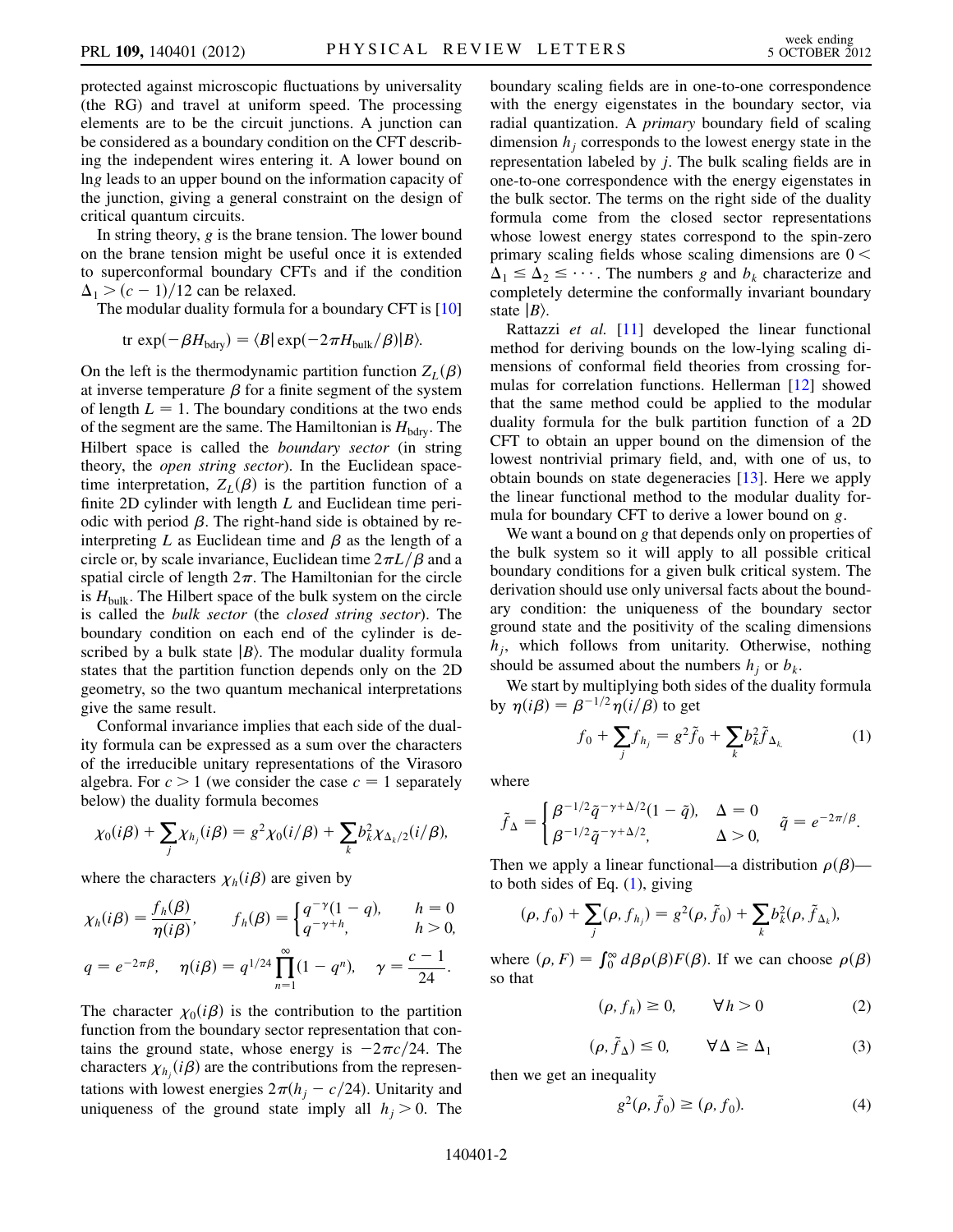<span id="page-2-0"></span>Next, using the identity

$$
\beta^{-1/2}\tilde{q}^{-\gamma+\Delta/2} = \int_{-\infty}^{\infty} dy e^{-\pi\beta y^2 + 2\pi i y \sqrt{\Delta - 2\gamma}} \qquad (5)
$$

we see that condition [\(2](#page-1-1)) implies  $(\rho, \tilde{f}_0) > 0$  so we have a lower bound on *g*,

$$
g^{2} \ge g_{B}^{2}[\rho] = \frac{(\rho, f_{0})}{(\rho, \tilde{f}_{0})}.
$$
 (6)

<span id="page-2-1"></span>Maximizing over all distributions  $\rho(\beta)$  satisfying conditions  $(2)$  $(2)$  $(2)$  and  $(3)$  $(3)$ , we obtain the optimal bound

$$
g^2 \ge g_B^2(c, \Delta_1) = \max_{\rho} g_B^2[\rho]. \tag{7}
$$

<span id="page-2-3"></span>It is not obvious that there exists *any* distribution  $\rho(\beta)$ satisfying both conditions  $(2)$  $(2)$  $(2)$  and  $(3)$ . Using identity  $(5)$  $(5)$ , condition [\(3](#page-1-2)) requires

$$
\int_{-\infty}^{\infty} dy(\rho, f_{\gamma + y^2/2}) \cos(2\pi y \sqrt{\Delta_1 - 2\gamma}) \le 0. \tag{8}
$$

If  $\Delta_1 \leq 2\gamma$  this is incompatible with condition [\(2](#page-1-1)). So the linear functional method can give a bound only if  $\Delta_1$  >  $(c-1)/12$ .

The next step is to approximate the space of distributions by distributions of the form  $(\rho, F) = \mathcal{D}F(\beta)$ , where  $\mathcal D$  is an Nth order differential operator in  $\beta$ . A bound  $g_B^2(c, \Delta_1, N, \beta)$  is obtained by taking the maximum in Eq.  $(7)$  $(7)$  over the differential operators of order N. The bound can only improve as  $N$  increases. The partition function is real analytic in  $\beta$  so we can expect the limit  $N \rightarrow \infty$  to exhaust the space of linear functionals for any choice of  $\beta$ , giving the optimal bound  $g_B^2(c, \Delta_1) =$  $\lim_{N\to\infty} g_B^2(c, \Delta_1, N, \beta)$ . We stop here at  $N = 1$ , contenting ourselves with finding any bound at all. Elsewhere we will use the numerical techniques of Ref. [[14](#page-3-12)] (semi-definite programming) to approximate the optimal bound from the linear functional method.

For  $N = 1$ , we write the general first order operator

$$
\mathcal{D} = a_0 + a_1 \left( -\frac{1}{2\pi} \frac{\partial}{\partial \beta} + \gamma \right).
$$

Condition ([2\)](#page-1-1) is  $a_0$ ,  $a_1 \ge 0$ . There is no bound if  $a_1 = 0$ , and the bound does not change if we scale  $D$ , so we might as well set  $a_1 = 1$ . Condition [\(3](#page-1-2)) then becomes

$$
a_0 \le A_1(\beta) = \frac{\Delta_1 - 2\gamma}{2\beta^2} - \frac{1}{4\pi\beta} - \gamma.
$$

These conditions require  $A_1(\beta) \ge 0$  which cannot be satisfied for any value of  $\beta$  if  $\Delta_1 - 2\gamma \le 0$ , so to get a bound we have to assume  $\Delta_1 > 2\gamma$ , the necessity of which we have already seen from the general analysis. The bound ([7\)](#page-2-1) is

$$
g_B^2[\rho] = A_2(\beta) \frac{a_0 - A_3(\beta)}{a_0 + A_4(\beta)},
$$
\n(9)

where

$$
A_2(\beta) = \beta^{1/2} q^{-\gamma} \tilde{q}^{\gamma} \frac{1-q}{1-\tilde{q}}, \qquad A_3(\beta) = \frac{q}{1-q},
$$
  

$$
A_4(\beta) = \gamma + \frac{1}{4\pi\beta} + \frac{\gamma}{\beta^2} + \frac{1}{\beta^2} \frac{\tilde{q}}{1-\tilde{q}}.
$$

Since  $A_{2,3,4}(\beta) > 0$ , the highest bound is obtained when  $a_0$ takes its maximum value  $A_1(\beta)$ , so

$$
g_B^2(c, \Delta_1, 1, \beta) = A_2(\beta) \frac{A_1(\beta) - A_3(\beta)}{A_1(\beta) + A_4(\beta)}.
$$
 (10)

<span id="page-2-2"></span>The bound is empty unless  $A_1(\beta) - A_3(\beta) > 0$ , which is stronger than  $A_1(\beta) \ge 0$ , so

$$
A_1(\beta) - A_3(\beta) > 0 \tag{11}
$$

is the only condition we need to impose to get a bound.

At this point there is no reason to stick to one particular value of  $\beta$ . The dependence on  $\beta$  will disappear as  $N \to \infty$ but for finite  $N$  we can sample a larger subspace of distributions if we vary  $\beta$ . The best bound that can be obtained with a first-order  $\mathcal D$  is

$$
g_B^2(c, \Delta_1, 1) = \max_{\beta} g_B^2(c, \Delta_1, 1, \beta), \tag{12}
$$

where the maximum is taken over all  $\beta$  satisfying condi-tion [\(11\)](#page-2-2). There is a unique positive solution  $\beta_1$  of  $A_1(\beta_1) - A_3(\beta_1) = 0$  and condition [\(11\)](#page-2-2) is equivalent to  $0 < \beta < \beta_1$ . So for  $\Delta_1 > 2\gamma$  there is a lower bound

$$
g^2 \ge g_B^2(c, \Delta_1, 1)
$$

with

$$
g_B^2(c, \Delta_1, 1) = \max_{0 \le \beta \le \beta_1} A_2(\beta) \frac{A_1(\beta) - A_3(\beta)}{A_1(\beta) + A_4(\beta)}.
$$
 (13)

There is no analytic expression for the  $N = 1$  bound, but it can be calculated numerically for any given value of c and  $\Delta_1$ . In general, the detailed form of the  $N = 1$  bound as a function of c and  $\Delta_1$  is not particularly interesting since it is not even the optimal linear functional bound. At this stage, we are only interested in the fact that there is any lower bound on g.

For  $c = 1$ , there are degenerate Virasoro representations that do not occur for  $c > 1$ . Equation [\(1\)](#page-1-0) holds with the modification that, for integers  $n \ge 1$ ,  $f_{n^2} =$  $q^{-\gamma+n^2}(1-q^{2n+1}), \tilde{f}_{2n^2} = \beta^{-1/2}\tilde{q}^{-\gamma+n^2}(1-\tilde{q}^{2n+1}).$  As before, we apply a first order differential operator with appropriate positivity conditions to get a lower bound on g that depends on  $\beta$ , then we maximize over  $\beta$ . We omit the calculations. The result is shown in Fig. [1.](#page-3-13) Included for comparison is the smallest value of  $g^2$  for the  $c = 1$ Gaussian model. Note that for the Gaussian model the lowest bulk scaling dimension is  $\Delta_1 = \min(R^2/2, 1/2R^2)$ so that  $\Delta_1 \leq 1/2$ . However, in the derivation of the bound, we could as well have taken  $\Delta_1$  to be the lowest dimension that actually occurs in the boundary state and so contributes to the right-hand side of the duality formula. (This